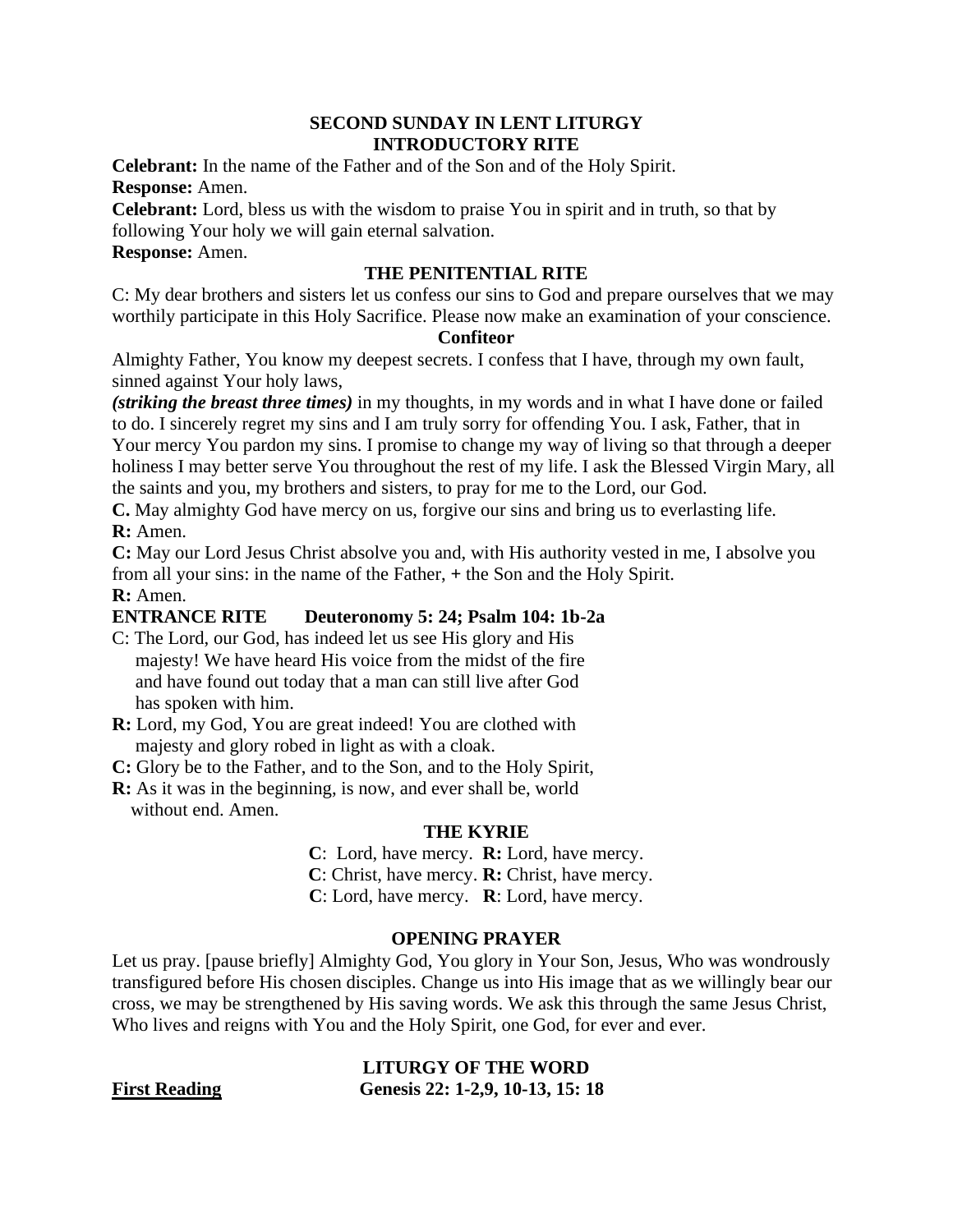God put Abraham to the test. He called to him, "Abraham!" "Here I am!" he replied. Then God said: "Take your son Isaac, your only one, whom you love, and go to the land of Moriah. There you shall offer him up as a holocaust on a height that I will point out to you." When they came to the place of which God had told him, Abraham built an altar there and arranged the wood on it. Then he reached out and took the knife to slaughter his son.

But the LORD's messenger called to him from heaven, "Abraham, Abraham!" "Here I am!" he answered. "Do not lay your hand on the boy," said the messenger. "Do not do the least thing to him. I know now how devoted you are to God, since you did not withhold from me your own beloved son." As Abraham looked about, he spied a ram caught by its horns in the thicket. So, he went and took the ram and offered it up as a holocaust in place of his son. Again, the LORD's messenger called to Abraham from heave and said: "I swear by myself, declares the LORD, that because you acted as you did in not withholding from me your beloved son, I will bless you abundantly and make your descendants as countless as the stars of the sky and the sands of the seashore; your descendants shall take possession

of the gates of their enemies, and in your descendants all the nations of the earth shall find blessing— all this because you obeyed my command." This is the Word of the Lord

#### **Responsorial****Psalm 116**

R: I will walk before the Lord, in the land of the living.

I believed, even when I said, "I am greatly afflicted." Precious in the eyes of the LORD is the death of his faithful ones. R:

O LORD, I am your servant; I am your servant, the son of your handmaid; you have loosed my bonds. To you will I offer sacrifice of thanksgiving and I will call upon the name of the LORD. R:

My vows to the LORD I will pay in the presence of all his people, In the courts of the house of the LORD, in your midst, O Jerusalem. R:

## **Second Reading Romans 8: 31-34**

Brothers and sisters: If God is for us, who can be against us? He who did not spare his own Son but handed him over for us all,

how will he not also give us everything else along with him? Who will bring a charge against God's chosen ones? It is God who acquits us, who will condemn? Christ Jesus it is who died or, rather, was raised— who also is at the right hand of God, who indeed intercedes for us. This is the Word of the Lord.

#### **Lenten Acclamation 2** Matthew 17: 5

C: Glory and praise to You, Lord Jesus Christ.

**R: Glory and praise to You, Lord Jesus Christ.**

C: From the shining cloud the Father's voice is heard: This is my beloved Son listen to him.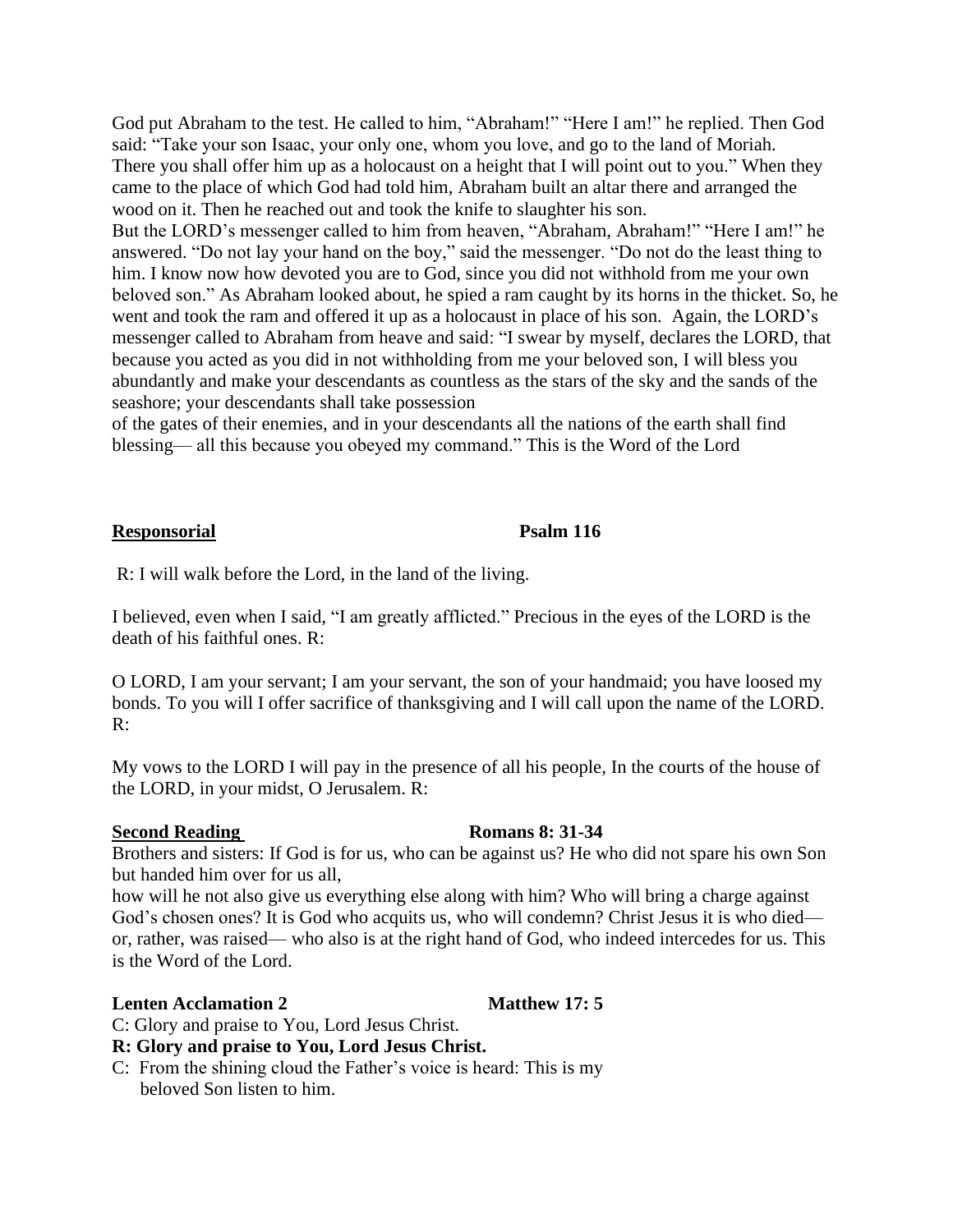## **R: Glory and praise to You, Lord Jesus Christ.**

#### **Gospel Mark 9: 2-10**

Jesus took Peter, James, and John and led them up a high mountain apart by themselves. And he was transfigured before them, and his clothes became dazzling white, such as no fuller on earth could bleach them. Then Elijah appeared to them along with Moses, and they were conversing with Jesus. Then Peter said to Jesus in reply, "Rabbi, it is good that we are here! Let us make three tents: one for you, one for Moses, and one for Elijah." He hardly knew what to say, they were so terrified. Then a cloud came, casting a shadow over them; from the cloud came a voice, "This is my beloved Son. Listen to him." Suddenly, looking around, they no longer saw anyone but Jesus alone with them. As they were coming down from the mountain, he charged them not to relate what they had seen to anyone,

except when the Son of Man had risen from the dead. So, they kept the matter to themselves, questioning what rising from the dead meant. This is the Gospel of the Lord.

# **SACRAMENT OF THE WORD OF GOD**

## **GENERAL INTERCESSIONS**

# **Celebrant: Like Peter, we believe that "it is wonderful for us to be here" In the divine presence, we confidently bring our prayers to our God and Father.**

L: Our response is "Lord hear our prayers"

L: For our Prime Bishop Anthony, our Diocesan Bishop John, and our Pastor Fr. Bruce, that they may always lead us to the glory of heaven, let us pray to the Lord.

L: For the world, that the Transfiguration of Jesus may make us aware of His presence and glory, let us pray to the Lord.

L: For the poor, lonely, persecuted and oppressed, that through our practical care they may see the favored Son of God, let us pray to the Lord.

L: For our parish community, that we may find it wonderful to worship in the company of the saints of God, let us pray to the Lord.

L: For the increase of Sacred Vocations in the Church, let us pray to the Lord.

L: For our dead, that they may enjoy the blessed vision of divine glory forever, especially N. let us pray to the Lord.

**Celebrant: Almighty Father, with grace and glory you transform our lives; by these prayers, strengthen us to come through the trials of this earthly life, we ask this, through Christ our Lord.**

## **OFFERTORY VERSE**

**C**: "Come," says my heart, "seek God's face;" Your face, Lord,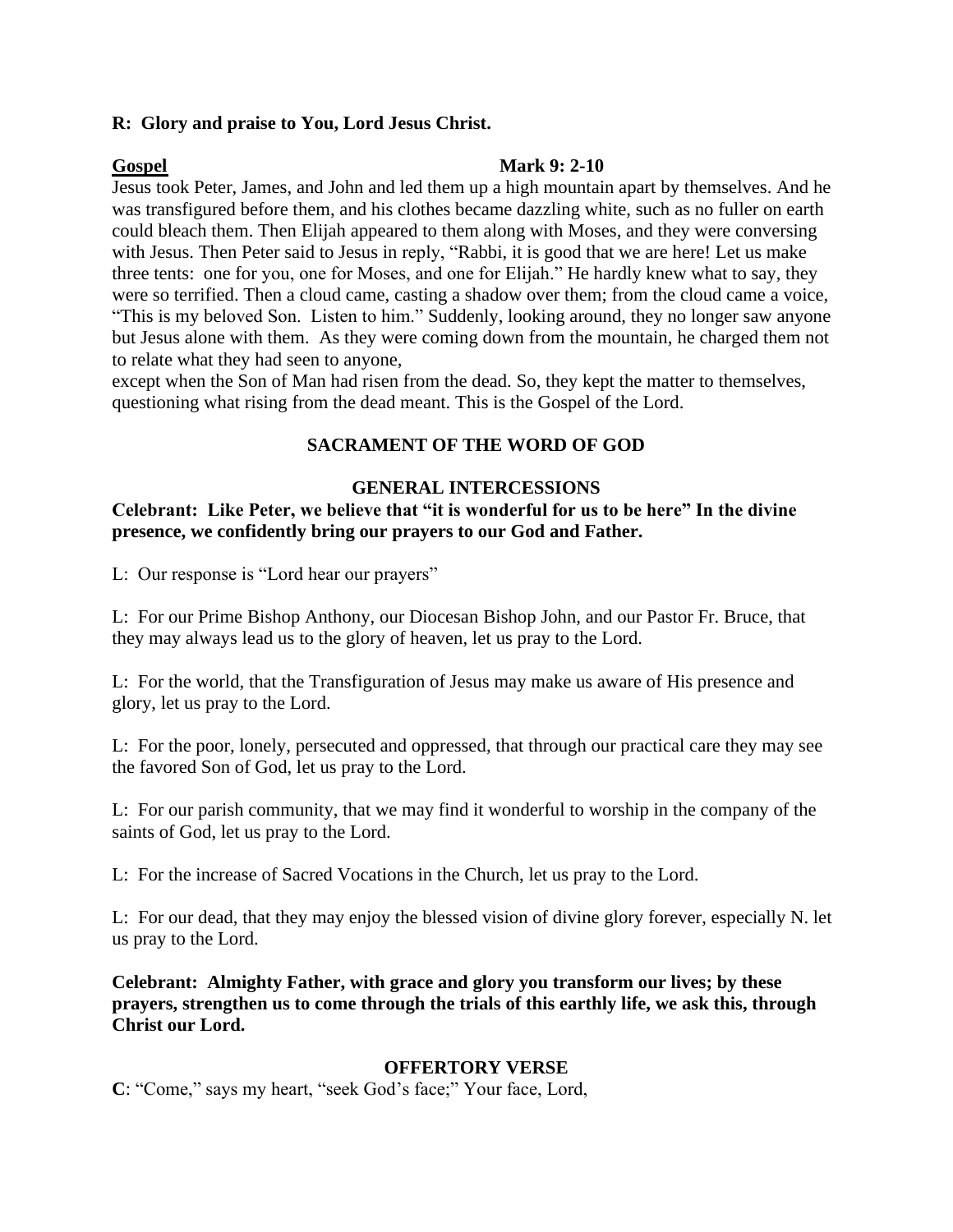do I seek! Do not hide Your face from me; do not repel Your servant in anger. **Psalm 27: 8-9a**

#### **PRAYER OVER THE GIFTS**

Heavenly Father, through this holy oblation may we, who in faith perceive the mystery of the Transfiguration, enter into the fellowship of His sufferings. We ask this through our Lord, Jesus Christ, Your Son Who lives and reigns with You and the Holy Spirit, one God, for ever and ever.

#### **PREFACE-THE GREAT THANKSGIVING**

### **SANCTUS**

Holy, Holy, Holy Lord, God of power and might, Heaven and earth are full of Your glory. Hosanna in the highest. Blessed  $+ \Box$  is he who comes in the name of the Lord. Hosanna in the highest.

#### **CANON 2**

We give thanks to You, God our Father, through Your beloved Son, Jesus Christ, Whom in these last days You have sent us as Savior, Redeemer and Messenger of Your will. He is Your Word, inseparable from You. Through Him You have made all things

and in Him You were well pleased. You sent Him from heaven to a virgin's womb. There He dwelt and was made flesh. He was revealed as Your Son, born through the Holy Spirit and of the Virgin. When He suffered, He fulfilled Your will and gained for You a holy people. He stretched out His hands to free from suffering those who believed in You. When He was betrayed to His freely chosen suffering, thereby to destroy death, to break the chains of darkness, to crush hell beneath His feet, to give light to the just, to make a covenant and to manifest His resurrection. He took bread; He gave You thanks and said: TAKE AND EAT: THIS IS MY BODY WHICH IS BROKEN FOR YOU. In like manner He took the cup and said: THIS IS MY BLOOD WHICH IS POURED OUT FOR YOU. Whenever you do this, do it in memory of Me. Calling then His death and resurrection to mind, we offer You the Bread and the Cup. We thank You for allowing us to come before You and to serve You. We ask You to send Your Holy Spirit upon the offering of Your holy Church to gather all in unity. Grant to all who partake of these Holy Mysteries the fullness of the Holy Spirit for the strengthening of their faith in the truth. So, may we praise and glorify You through Your Son, Jesus Christ.

*Holding the Sacred Host above the Chalice, he elevates them and says or sings:* Through Him may glory and honor be Yours, with the Holy Spirit, in Your holy Church, now and for ever and ever.

**R**. Amen.

#### **COMMUNION RITE**

**C:** *Let us pray with confidence to the Father in the words our Savior gave us:* Our Father, who art in heaven, hallowed be Thy Name, Thy Kingdom come, Thy will be done, on earth as it is in heaven. Give us this day our daily bread. And forgive us our trespasses as we forgive those who trespass against us. And lead us not into temptation but deliver us from evil.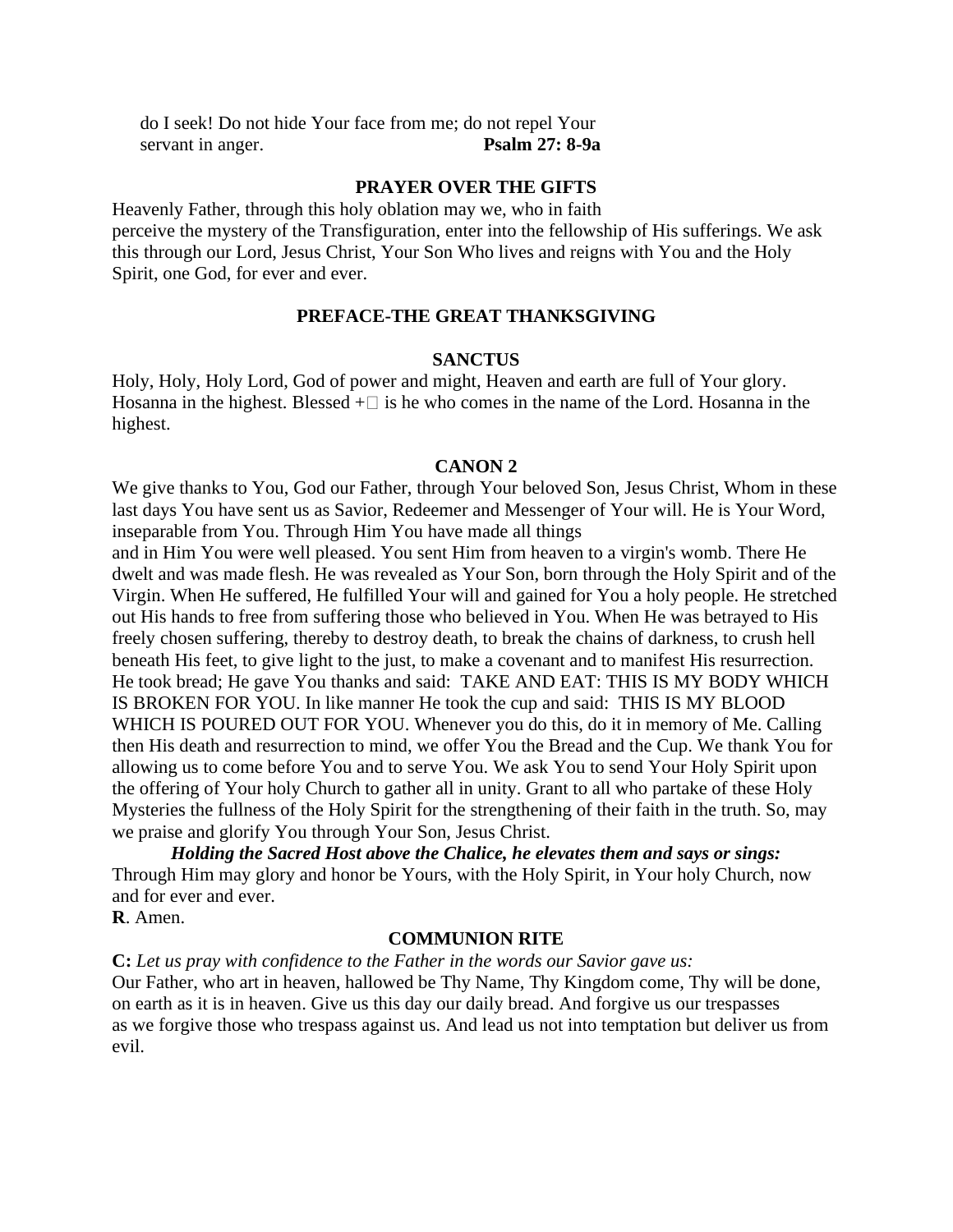**C:** Deliver us Lord, from every evil, and grant us peace in our day. In Your mercy keep us free from sin and protect us from all anxiety as we wait in joyful hope for the coming of our Savior, Jesus Christ.

**R:** For the kingdom, the power and the glory are Yours, now and forever.

# **Breaking of the Bread**

**C:** The Cup of Blessing which we bless, is it not a participation in the Blood of Christ?

**C:** The Bread which we break, is it not a participation in the Body of Christ?

**R:** Because there is one Bread, we who are many, are one body,

for we all partake of the one Bread.

**C:** May the union of divinity and humanity in Jesus Christ

bring us sanctification and eternal life.

**R:** Amen.

**C:** Lord Jesus Christ, You said to Your apostles: I leave you peace, My peace I give you. Do not look at our sins, but on the faith of Your Church, and grant us the peace and unity of Your kingdom where You live for ever and ever. Amen.

**C:** The peace of the Lord be with you always.

R: And also, with you.

C: Let us offer each other a sign of peace.  *Give a nod or a wave of hand as a sign of peace* 

Lamb of God, You take away the sins of the world, have mercy on us. Lamb of God, You take away the sins of the world, have mercy on us. Lamb of God, You take away the sins of the world, grant us peace.

## **COMMUNION PRAYER**

Lord Jesus Christ, Son of the Living God, by the will of the Father and the work of the Holy Spirit, Your death brought life to the world. By Your holy Body and Blood free me from all my sins and from every evil. Keep me faithful to Your teaching and never let me be parted from You.

C: I will take the Bread of Heaven and call upon the name of the Lord.

*The celebrant and congregation together say only once:* Lord, I am not worthy to receive You, but only say the word and I shall be healed.

May the Body of Christ bring me to everlasting life.

May the Blood of Christ bring me to everlasting life.

# **THE COMMUNION OF THE FAITHFUL**

This is the Lamb of God Who takes away the sins of the world.